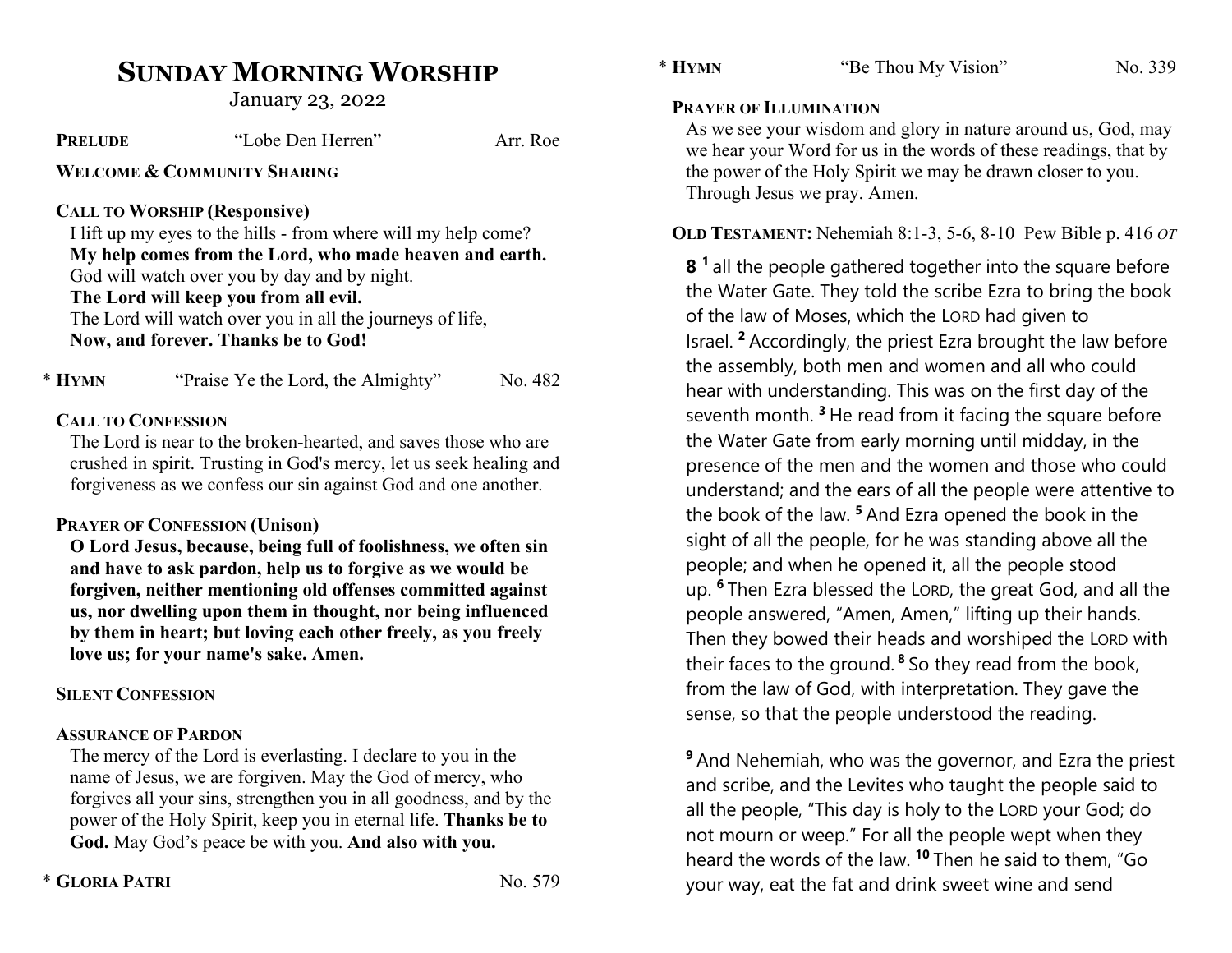portions of them to those for whom nothing is prepared, for this day is holy to our LORD; and do not be grieved, for the joy of the LORD is your strength."

## NEW TESTAMENT: First Corinthians 12:12-31 Pew Bible p.163 NT

<sup>12</sup> For just as the body is one and has many members, and all the members of the body, though many, are one body, so it is with Christ.<sup>13</sup> For in the one Spirit we were all baptized into one body—Jews or Greeks, slaves or free and we were all made to drink of one Spirit.

<sup>14</sup> Indeed, the body does not consist of one member but of many. <sup>15</sup> If the foot would say, "Because I am not a hand, I do not belong to the body," that would not make it any less a part of the body.  $16$  And if the ear would say, "Because I am not an eye, I do not belong to the body," that would not make it any less a part of the body.<sup>17</sup> If the whole body were an eye, where would the hearing be? If the whole body were hearing, where would the sense of smell be? <sup>18</sup> But as it is, God arranged the members in the body, each one of them, as he chose. <sup>19</sup> If all were a single member, where would the body be?  $20$  As it is, there are many members, yet one body.  $21$  The eye cannot say to the hand, "I have no need of you," nor again the head to the feet, "I have no need of you."  $22$  On the contrary, the members of the body that seem to be weaker are indispensable,  $23$  and those members of the body that we think less honorable we clothe with greater honor, and our less respectable members are treated with greater respect; <sup>24</sup> whereas our more respectable members do not need this. But God has so arranged the body, giving the greater honor to the inferior member,  $25$  that there may be no dissension within the body, but the members may have the same care for one another. <sup>26</sup> If one member suffers, all

suffer together with it; if one member is honored, all rejoice together with it.

<sup>27</sup> Now you are the body of Christ and individually members of it.<sup>28</sup> And God has appointed in the church first apostles, second prophets, third teachers; then deeds of power, then gifts of healing, forms of assistance, forms of leadership, various kinds of tongues.<sup>29</sup> Are all apostles? Are all prophets? Are all teachers? Do all work miracles? <sup>30</sup> Do all possess gifts of healing? Do all speak in tongues? Do all interpret?<sup>31</sup> But strive for the greater gifts. And I will show you a still more excellent way.

SERMON "Caring for the Body"

#### SHARING GOD'S GIFTS

Let us give generously from that which has been given to us, that through our offerings the good news of Jesus Christ may be made real.

The Offering plate is in the Narthex. You may also choose to mail your offering to the church office, or give online through our website, cazpres.org.

| * DOXOLOGY | No. 592 |
|------------|---------|
|            |         |

# \* PRAYER OF DEDICATION (Unison) God of life and of new life, bless these gifts that we have given that they may be part of your reign in this world.

# PRAYERS OF INTERCESSION

| $*$ Hymn | "Lead On, O King Eternal" | No. 447 |
|----------|---------------------------|---------|
|          |                           |         |

\* BENEDICTION

| <b>POSTLUDE</b> | "Mit Freuden Zart" | Arr. Hopson |
|-----------------|--------------------|-------------|
|-----------------|--------------------|-------------|

# Masks are required while inside our buildings.